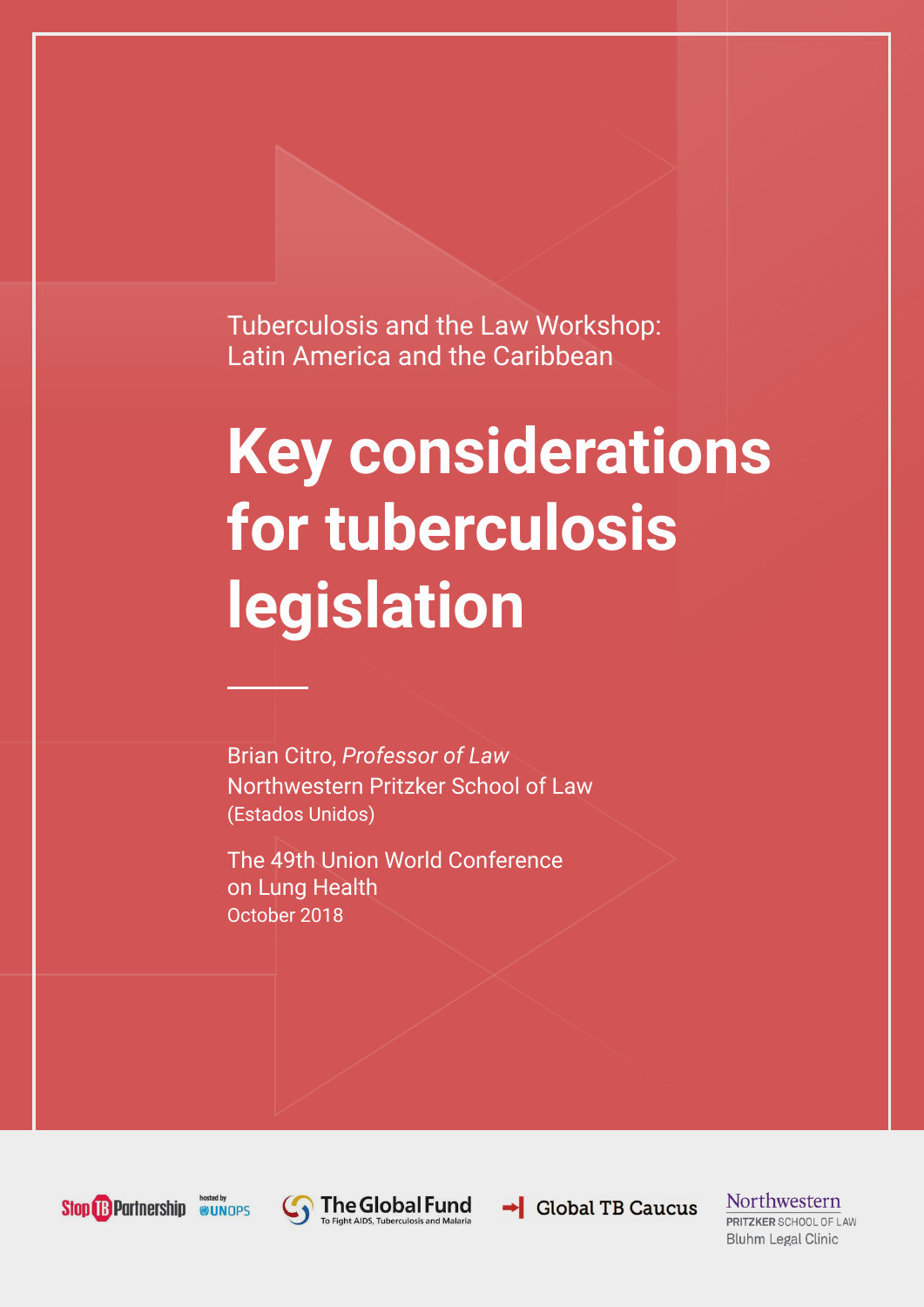## Establish and protect the rights of people affected by tuberculosis  $(TB)$ <sup>1</sup>

 $\checkmark$  Ground the objectives of the legislation on the State's obligations under international and regional human rights law, as well as the rights established in the nation's constitution.

#### Safeguard public health

 $\checkmark$  Establish clear guidelines for the operation of surveillance and notification systems, and screening procedures, with explicit protections for the rights to privacy, confidentiality and informed consent.

### Grant and define institutional authority and responsibility

 $\checkmark$  Ground institutional authority and responsibility on the State's obligation to respect, protect and fulfill the right to health of its people, with recognition of global targets, such as the End TB Strategy.

 $\checkmark$  Recognize and establish the rights of people affected by TB, to life and health, meaning to access goodquality prevention, testing, treatment and support services, including new medicines and diagnostic technologies and counseling.

 $\checkmark$  Establish clear guidelines for when isolation and involuntary isolation is permissible, and under what conditions, based on the rights to liberty, equality, nondiscrimination, freedom of movement and due process, in line with the 2017 WHO Ethics Guidance on the Implementation of the End TB Strategy.

 $\checkmark$  Recognize and establish the right of people affected by TB to equality and nondiscrimination based on current or former TB status or association with a person with TB in all areas of life, including education, employment, health care, housing, social protection, and create a complaints mechanism to hear and adjudicate discrimination claims.

 $\checkmark$  Acknowledge the special needs of TB vulnerable communities and key affected populations based on national circumstances, such as children, health care workers, indigenous groups, miners, mobile populations, people living with HIV, people who use drugs, prisoners and rural and urban poor, and commit adequate, equitable and sustainable financial resources to protecting their health.

 $\checkmark$  Commit adequate, equitable and sustainable financial resources to the various institutions involved in implementing and enforcing the legislation, including for the procurement of preventive, diagnostic and treatment technologies, and for the wages of health care works and other National TB Program implementers.

 $\checkmark$  Establish periodic reporting requirements for the Ministry of Health to report to the legislature on, among other things, the implementation of the legislation, prospective budgetary needs and use of funds from previous periods, epidemiological data demonstrating the impact of the legislation, and the content of implementing regulations and their alignment with the legislation.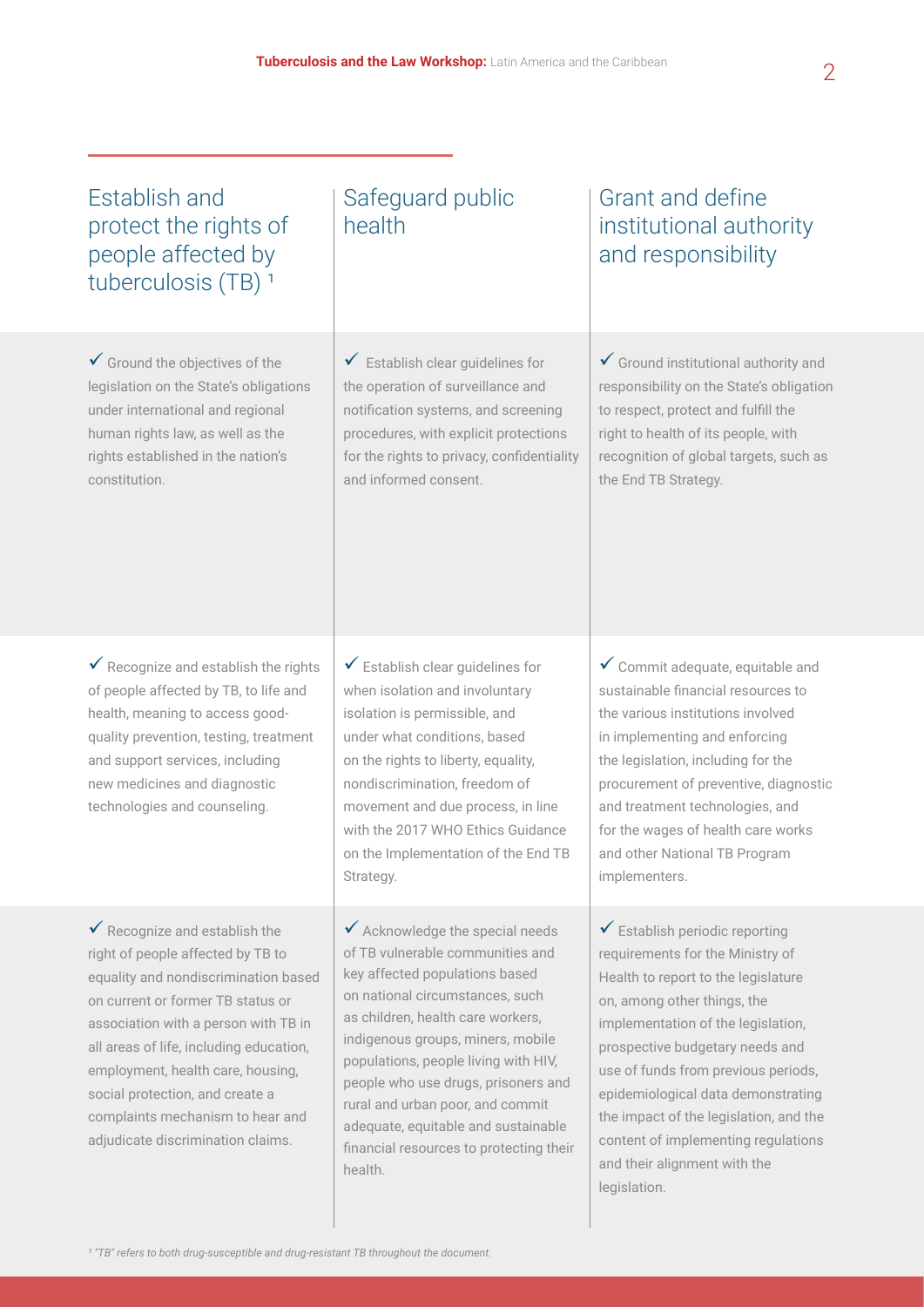## Establish and protect the rights of people affected by tuberculosis (TB)<sup>1</sup>

 $\checkmark$  Recognize and establish the right to participation of people affected by TB in the design, implementation, monitoring and evaluation of TBrelated laws, policies, regulations and guidelines.

 $\checkmark$  Recognize and establish the rights of people affected by TB to liberty, freedom of movement and to be free from arbitrary detention, with proportional limitations permissible only based on law and with due process rights.

Safeguard public health

 $\checkmark$  Establish clear guidelines for the screening of migrants, both documented and undocumented, with explicit protections for the rights to privacy, confidentiality and informed consent, that ensure provision of TB treatment and support services for migrants with TB, including preventive therapy, and that do not create restrictions on movement based on TB.

 $\checkmark$  Acknowledge the necessity of information about TB, including the mode of TB transmission, that it is curable, and about the prevention, testing and treatment of TB, to protecting public health and establish and fund programs to develop and disseminate such information throughout the country.

Grant and define institutional authority and responsibility

 $\checkmark$  Acknowledge and grant institutional authority and responsibility in a multi-sectoral manner in order to address the social, economic and environmental determinants of TB, including, among others, the Ministries of Health, Labor, Social Protection and Justice, but with the primary responsibility to implement the law and its regulations to the National TB Program.

 $\checkmark$  Grant authority and define responsibility for an inclusive, multi-sectoral process for drafting implementing regulations, led by the Ministry of Health, through the National TB Program, including participation of people affected by TB, and representatives from relevant ministries and the private health sector.

 $\checkmark$  Recognize and establish the rights of people affected TB to privacy and confidentiality, including in in their TB status and personal health data, with proportional intrusions only permissible based on law when a person poses an immediate, real and serious threat to public health.

 $\checkmark$  Acknowledge and clearly define the role of public health officials in implementing the law, with explicit limitations on their authority based on, among others, the rights to liberty, equality and nondiscrimination, privacy, confidentiality and due process.